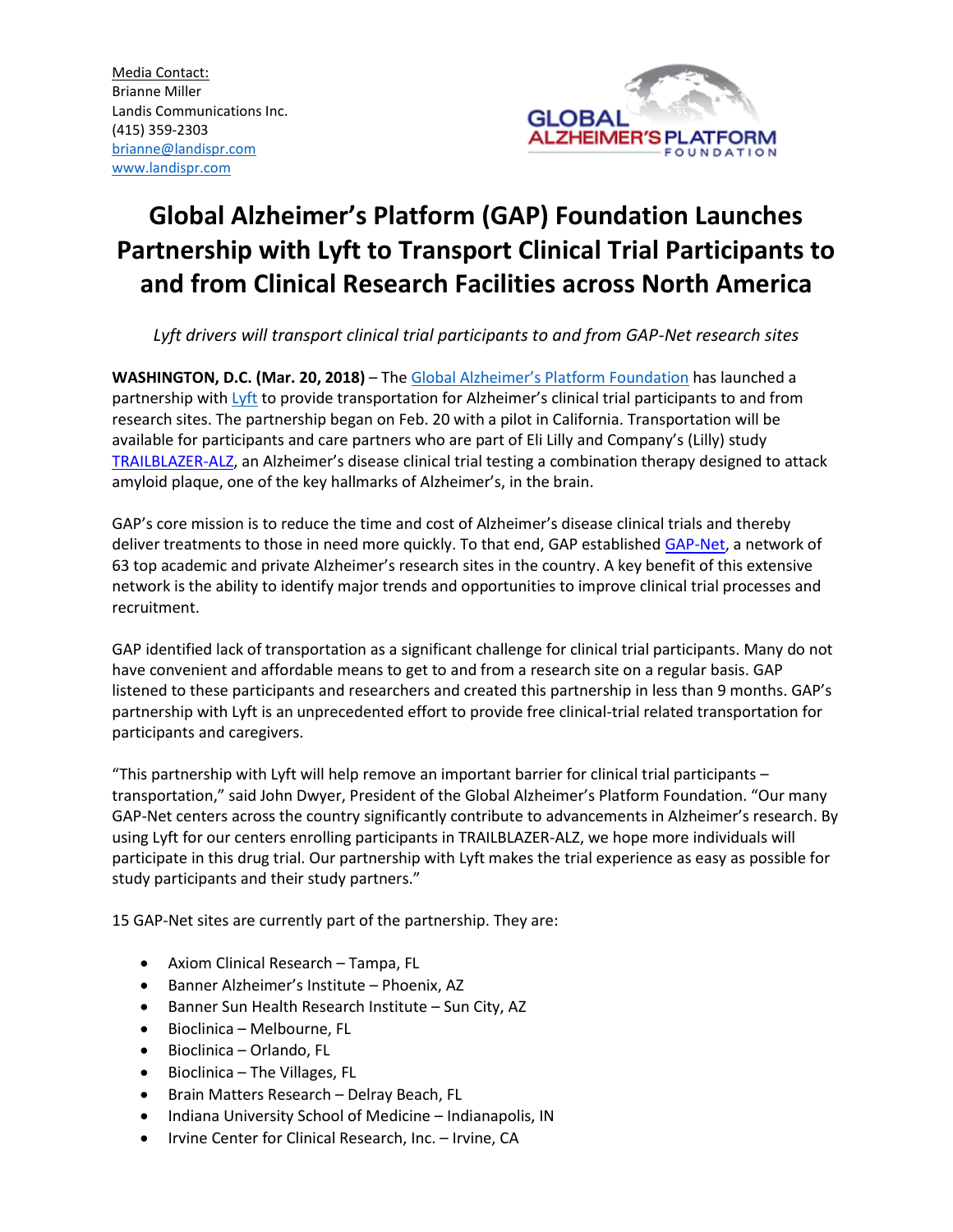- Progressive Medical Research Port Orange, FL
- Raleigh Neurology Associates Raleigh, NC
- Re:Cognition Health Fairfax, VA
- Stedman Clinical Trials Tampa, FL
- Syrentis Clinical Research Santa Ana, CA
- Toronto Memory Program Toronto, Canada

In addition to the GAP-Lyft partnership in support of a specific Alzheimer's disease trial, GAP is funding initial Lyft accounts to ensure all 63 GAP-Net sites can offer free transportation for their clinical trial participants. For a list of GAP-Net sites with Lyft service for TRAILBLAZER-ALZ and those joining soon, click [here.](https://www.memorystrings.org/lyft?utm_source=pressrelease&utm_medium=prnewswire&utm_campaign=lyftpartnership)

"We're excited to partner with the Global Alzheimer's Platform to make clinical trials more accessible. Removing transportation barriers for this population, which has traditionally faced significant transit challenges, will help immensely" said Gyre Renwick, VP of Lyft Business. "Together, we're working to address a disease that has impacted a significant portion of the US. Our partnership with the GAP Foundation is integral to our efforts of reducing the transportation healthcare gap by 50 percent by 2020, as we work to improve people's lives with the world's best transportation."

For more information about the GAP Foundation, please visit [www.globalalzplatform.org.](http://www.globalalzplatform.org/) For more information about the TRAILBLAZER-ALZ trial, visit [www.clinicaltrials.gov.](https://clinicaltrials.gov/ct2/show/NCT03367403?term=TRAILBLAZER-ALZ&rank=1)

| Abington Neurologic Associates        | <b>ActivMed Practices &amp; Research</b>  | Advocate Healthcare                     |
|---------------------------------------|-------------------------------------------|-----------------------------------------|
| Amita Health Neuroscience Network     | <b>Boston University</b>                  | <b>Barrow Neurological Institute</b>    |
| <b>Baylor College of Medicine</b>     | <b>Butler Hospital (Brown University)</b> | <b>Clinical Research Associates</b>     |
| Brigham & Women's Hospital            | <b>Emory University</b>                   | Georgetown University                   |
| Collaborative Neuroscience Network    | Guilford Neurologic Research              | <b>Howard University</b>                |
| <b>Great Lakes Clinical Trials</b>    | <b>IPS Research Company</b>               | Lou Ruvo Center for Brain Health        |
|                                       |                                           | Cleveland                               |
| Intercoastal Medicine                 | Mayo Clinic (Rochester)                   | Neurology Associates of Albany          |
| Lou Ruvo Center for Brain Health (Las | New England Institute for Clinical        | Northwestern University                 |
| Vegas)                                | Research                                  |                                         |
| NeuroStudies.net                      | Premiere Research Institute               | <b>Princeton Medical Institute</b>      |
| Okanagan Clinical Trials              | Quest Research Institute                  | Roper St. Francis Healthcare            |
| <b>Quantum Laboratories</b>           | <b>Richmond Behavioral Associates</b>     | University Hospitals (Case Western      |
|                                       |                                           | Reserve)                                |
| Rhode Island Hospital                 | <b>Texas Neurology</b>                    | University of California, San Francisco |
| Stanford                              | University of California, San Diego       | University of Pittsburgh                |
| University of California, Irvine      | University of Kentucky                    | University of Southern California       |
| University of Kansas                  | University of South Florida               | University of Rochester                 |
| <b>Washington University</b>          | Vanderbilt University                     | <b>Yale University</b>                  |

It is planned that the partnership will encompass the remaining 48 GAP-Net sites listed below:

## **Note to Editors**

For interviews with GAP representatives and/or GAP-Net researchers, please contact Brianne Miller at: (415) 359-2303 or [brianne@landispr.com.](mailto:brianne@landispr.com)

## **About Global Alzheimer's Platform Foundation (GAP)**

GAP is a patient-centric, non-profit dedicated to speeding the delivery of innovative medicines to those in need by reducing the time and cost of Alzheimer's disease clinical trials. GAP formed a unique and growing network of 63 leading research centers across the U.S. and Canada to help optimize their operations. GAP launched a community-based recruitment model and an online platform designed to accelerate trial recruitment and increase